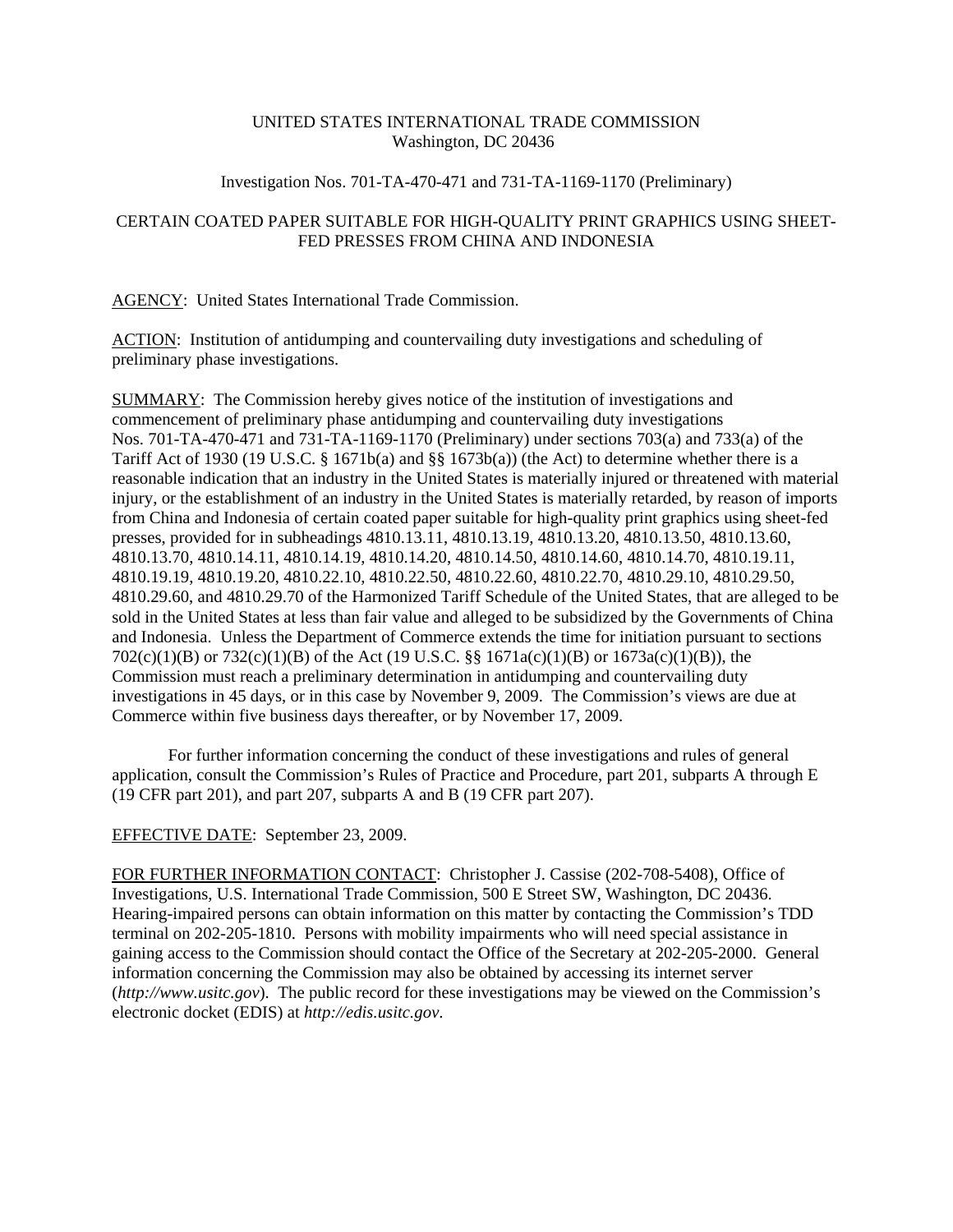#### SUPPLEMENTARY INFORMATION:

Background.--These investigations are being instituted in response to a petition filed on September 23, 2009, by Appleton Coating, LLC, Kimberly, WI; NewPage Corp., Mianisburg, OH; Sappi Fine Paper North America, Boston, MA; and the United Steel, Paper and Forestry, Rubber Manufacturing, Energy, Allied Industrial and Service Workers International Union ("USW").

Participation in the investigations and public service list.--Persons (other than petitioners) wishing to participate in the investigations as parties must file an entry of appearance with the Secretary to the Commission, as provided in sections 201.11 and 207.10 of the Commission's rules, not later than seven days after publication of this notice in the *Federal Register*. Industrial users and (if the merchandise under investigation is sold at the retail level) representative consumer organizations have the right to appear as parties in Commission antidumping and countervailing duty investigations. The Secretary will prepare a public service list containing the names and addresses of all persons, or their representatives, who are parties to these investigations upon the expiration of the period for filing entries of appearance.

Limited disclosure of business proprietary information (BPI) under an administrative protective order (APO) and BPI service list.--Pursuant to section 207.7(a) of the Commission's rules, the Secretary will make BPI gathered in these investigations available to authorized applicants representing interested parties (as defined in 19 U.S.C. § 1677(9)) who are parties to the investigations under the APO issued in the investigations, provided that the application is made not later than seven days after the publication of this notice in the *Federal Register*. A separate service list will be maintained by the Secretary for those parties authorized to receive BPI under the APO.

Conference.--The Commission's Director of Investigations has scheduled a conference in connection with these investigations for 9:30 a.m. on October 14, 2009, at the U.S. International Trade Commission Building, 500 E Street SW., Washington, DC. Parties wishing to participate in the conference should contact Chris Cassise (202-708-5408) not later than October 9, 2009, to arrange for their appearance. Parties in support of the imposition of antidumping duties in these investigations and parties in opposition to the imposition of such duties will each be collectively allocated one hour within which to make an oral presentation at the conference. A nonparty who has testimony that may aid the Commission's deliberations may request permission to present a short statement at the conference.

Written submissions.--As provided in sections 201.8 and 207.15 of the Commission's rules, any person may submit to the Commission on or before October 19, 2009, a written brief containing information and arguments pertinent to the subject matter of the investigations. Parties may file written testimony in connection with their presentation at the conference no later than three days before the conference. If briefs or written testimony contain BPI, they must conform with the requirements of sections 201.6, 207.3, and 207.7 of the Commission's rules. The Commission's rules do not authorize filing of submissions with the Secretary by facsimile or electronic means, except to the extent permitted by section 201.8 of the Commission's rules, as amended, 67 Fed. Reg. 68036 (November 8, 2002). Even where electronic filing of a document is permitted, certain documents must also be filed in paper form, as specified in II (C) of the Commission's Handbook on Electronic Filing Procedures, 67 Fed. Reg. 68168, 68173 (November 8, 2002).

In accordance with sections 201.16(c) and 207.3 of the rules, each document filed by a party to the investigations must be served on all other parties to the investigations (as identified by either the